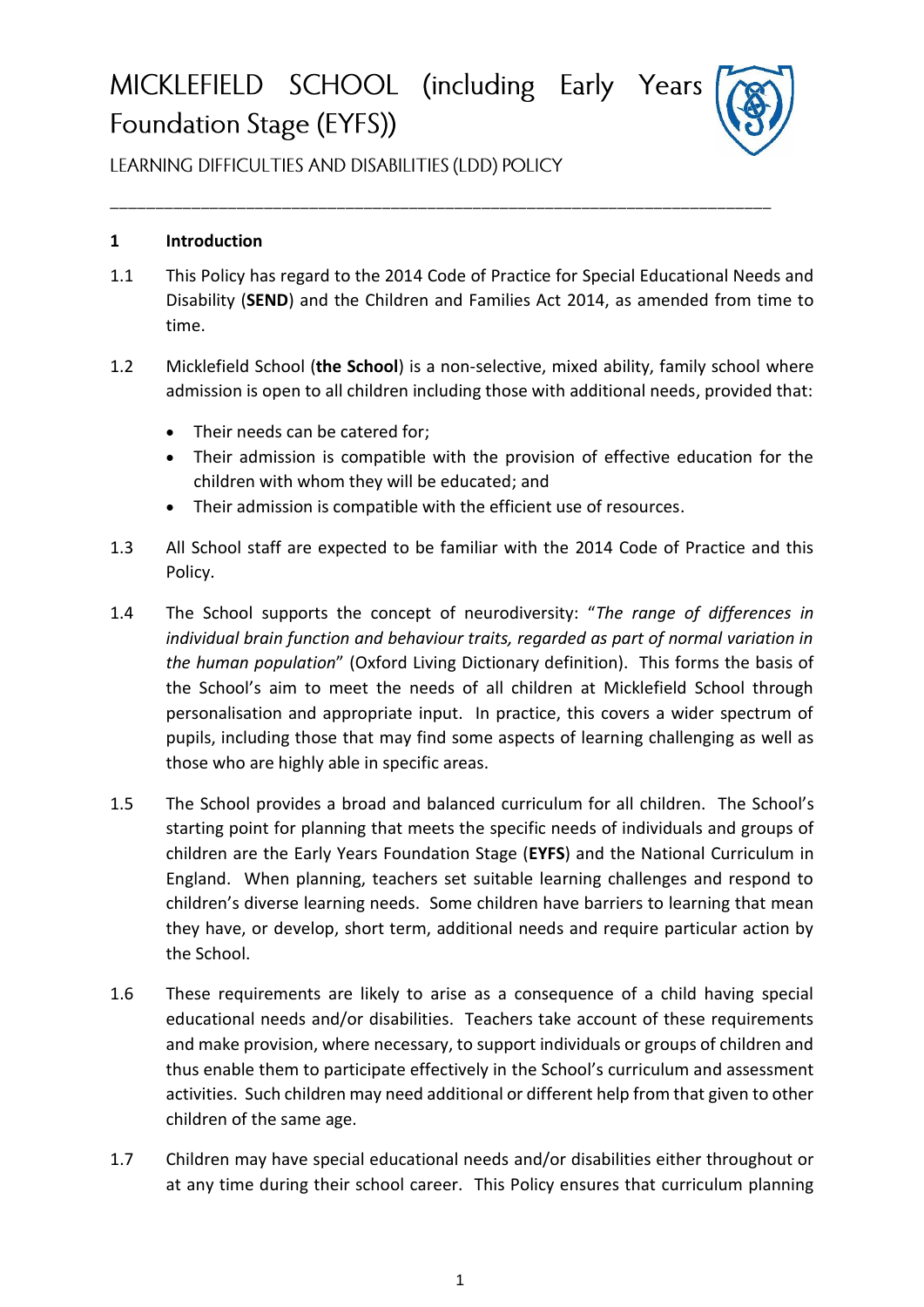and assessment for children with special educational needs and/or disabilities takes account of the type and extent of the difficulty experienced by the child.

### **2 Aims and objectives**

- 2.1 The aims of this Policy are:
	- To create an environment that meets the special educational needs and/or disabilities of each child within mainstream education;
	- To ensure that the special educational needs and/or disabilities of children are identified, assessed and provided for;
	- To make clear the expectations of all parties in the process;
	- To identify the roles and responsibilities of staff in providing for children's special educational needs and/or disabilities;
	- To enable all children to have full access to all areas of the School's curriculum; and
	- To ensure that parents are able to play their part in supporting their child's education.

#### **3 Educational inclusion**

- 3.1 The School has high expectations of all its children. The School aimsto offer excellence and choice to all its children. The School wants all its children to feel that they are a valued part of Micklefield School's community. Through appropriate curricular provision, the School respects the fact that children:
	- Have different educational and behavioural needs and aspirations;
	- Require different strategies for learning;
	- Acquire, assimilate and communicate information at different rates and in different ways; and/or
	- Need a range of different teaching approaches and experiences.
- 3.2 Teachers respond to children's needs by:
	- Providing support for children who need help with communication, language, literacy and numeracy;
	- Planning to develop children's understanding through the use of all available senses and experiences;
	- Planning for children's full participation in learning, and in physical and practical activities;
	- Helping children to manage their behaviour and to take part in learning effectively and safely; and
	- Helping individuals to manage their emotions, particularly trauma or stress, and to take part in learning.

### **4 Special Educational Needs and Disability**

4.1 The most common special educational needs or disability in the School is one of Specific Learning Difficulty (**SpLD**) manifesting itself as Dyslexia, Dyscalculia or Dyspraxia. There may also be other SpLDs such as autistic spectrum disorders, speech and language difficulties or children with a range of difficulties.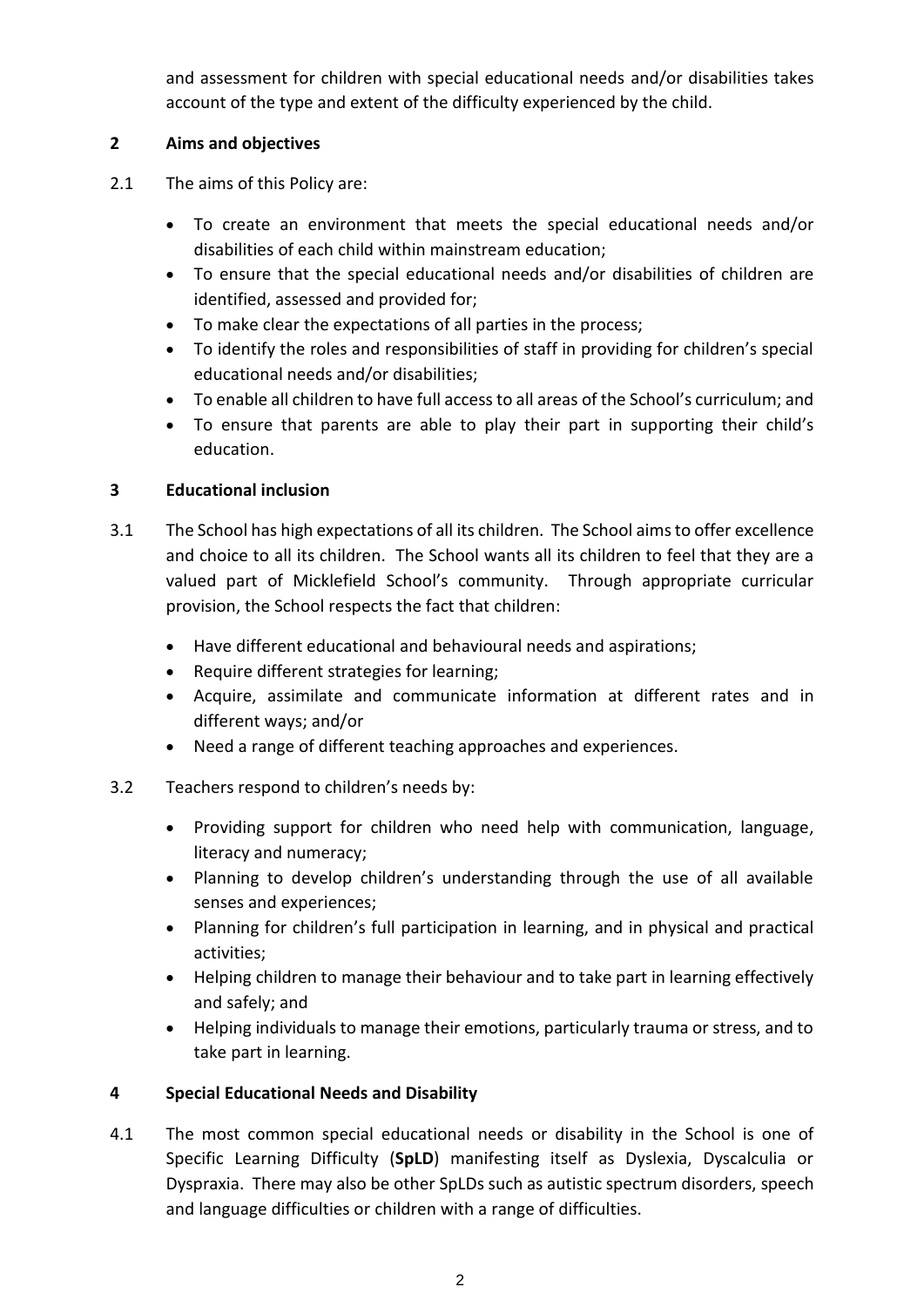- 4.2 Children with special educational needs have learning difficulties that call for special provision to be made. All children may have special needs at some time in their lives. Children have a learning difficulty if:
	- They have significantly greater difficulty in learning than the majority of children of the same age; or
	- They have a disability which prevents or hinders them from making use of the educational facilities that are provided for children of the same age.
- 4.3 Some of the children who apply to join the School have previously attended an early education setting with their needs already assessed. Acceptance of a pupil with Learning Support Requirements or special educational needs and/or disabilities is at the discretion of the Headmaster in consultation with the Special Educational Needs and Disability Coordinator (**SENDCo**). If the School is able to meet the pupil's needs, the child will be accepted.
- 4.4 The School's children are regularly assessed so that the School can build upon their prior learning. The School uses this information to provide starting points for the development of an appropriate curriculum for all its children. Everyone involved with the children has a positive role to play in supporting the needs of the pupil and developing and protecting self-esteem. It is essential that a good working partnership is developed between home and School, so that the child is well supported.
- 4.5 If the School's assessments show that a child may have a learning difficulty, the School uses a range of strategies that make full use of all available classroom and School resources. The child's class teacher will offer interventions that are different from or additional to those provided as part of the School's usual working practices. The class teacher will keep parents informed and draw upon them for additional information. The SENDCo, if not already involved, will become involved if the teacher and parents feel that the child would benefit from further support. The SENDCo will then take the lead in further assessment of the child's needs.
- 4.6 The School will keep records of the strategies used to support the child along with the short-term target/s set for the child. Some children may have a personalised Target Sheet that details their strengths and challenges and details the support received and targets set. In most cases, a review will take place once a term. Some children with more complex needs may require an Education, Health and Care Plan (**EHCP**). Where this is the case, the School will liaise with parents, the child (as appropriate) and the Local Education Authority (**LEA**).
- 4.7 The SENDCo works with, and supports, the classroom teachers to help differentiate, plan and monitor work that is appropriate to those children who have an EHCP. In Lower School, progress and the ongoing support required is reviewed half termly between the SENDCo and the class teacher. Sometimes this is on an informal basis.
- 4.8 If the review identifies that support is needed from outside services, the School will consult parents prior to any support being requested. Where possible, children will be seen in School by external support services. This may lead to additional or different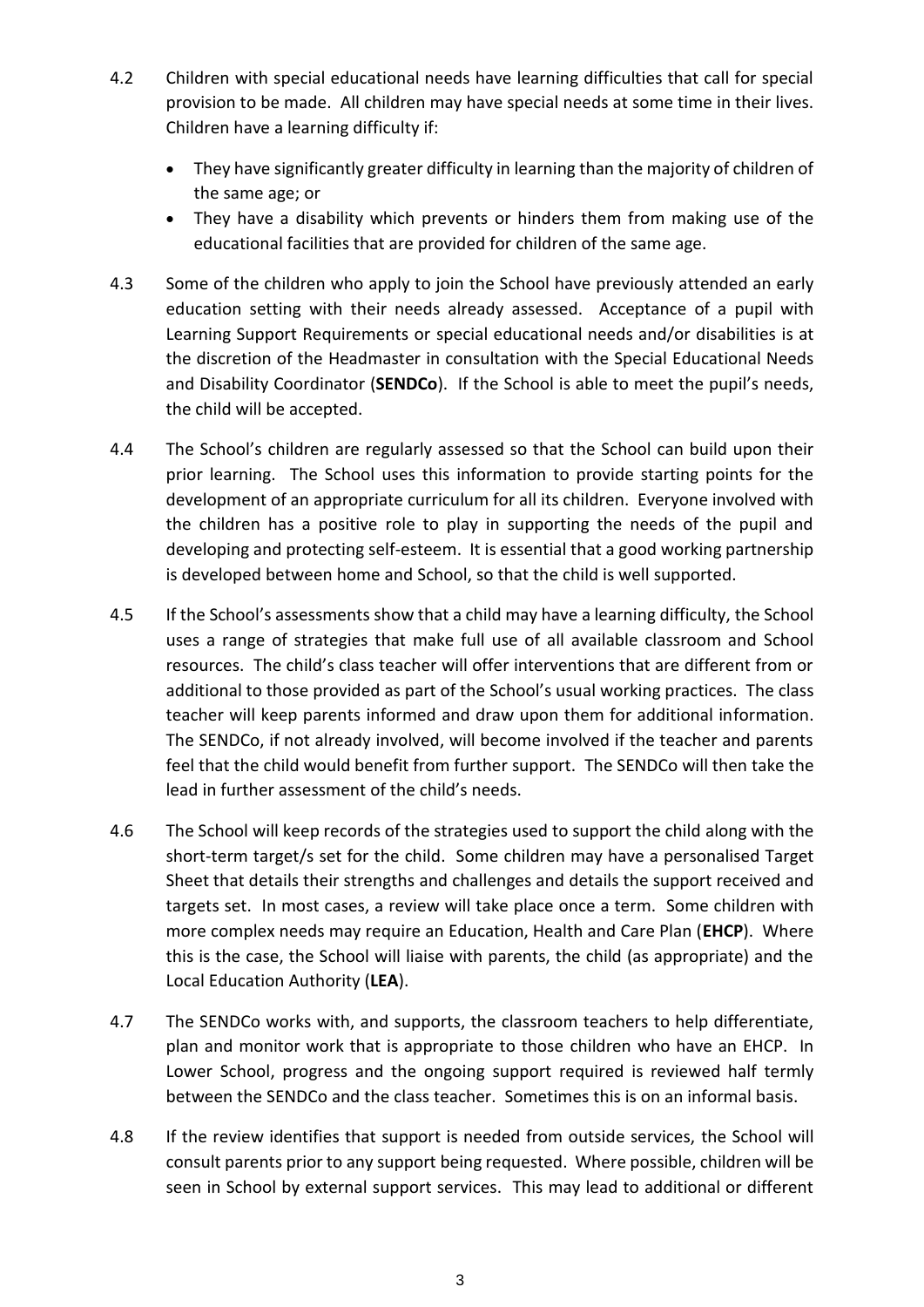strategies being used for that child. The new strategies will, wherever possible and appropriate, be implemented in the child's normal classroom setting.

- 4.9 If the child contiunues to demonstrate significant cause for concern, the parents will be asked to initiate an Educational Psychologists's assessment or other specialist assessment as deemed necessary.
- 4.10 In Micklefield School, the SENDCo:
	- Manages the day-to-day operation of this Policy and co-ordinates the Target Sheets in partnership with the relevant class teachers;
	- Co-ordinates the provision for, and manages the responses to, children's special needs and/or disabilities;
	- Supports and advises colleagues\*;
	- Oversees the records of all children with special educational needs and/or disabilities;
	- Liaises with the Headmaster, acts as the link with parents, outside agencies and anyone else supporting the child;
	- Monitors and evaluates the SEND provision and meets with the Headmaster on a regular basis;
	- Manages a range of resources, human and material, to enable appropriate provision for children with special educational needs and/or disabilities;
	- Contributes to the Continuing Professional Development of all staff;
	- Arranges co-ordinated Learning Support;
	- Attends meetings where the individual needs of the pupils are discussed;
	- Monitors the effectiveness of SENDCo-directed interventions;
	- Liaises with potential next providers; and
	- Works with the Headmaster and Governors in relation to the Equality Act 2010, as amended from time to time.

\*The SENDCo liaises with class teachers/specialist subject teachers to discuss and advise on pupils/teaching strategies in the classroom and in the Skills Unit. The SENDco is available to support teaching staff.

## **5 The role of teachers**

- 5.1 All teachers have a responsibility for the pupils with special educational needs and/or disabilities whom they teach. It is their responsibility to:
	- Be aware of this Policy;
	- Be responsible for following guidelines and advice and strategies for pL pupils with special educational needs and/or disabilities given by the SENDCo or any other professional supporting the child;
	- Identify children causing concern, collecting evidence and presenting it to the SENDCo;
	- Plan differentiation (long term and short term) to ensure all children can access the School's curriculum;
	- Support the SENDCo in developing and delivering the Target Sheets, and EHCP provision, where applicable; and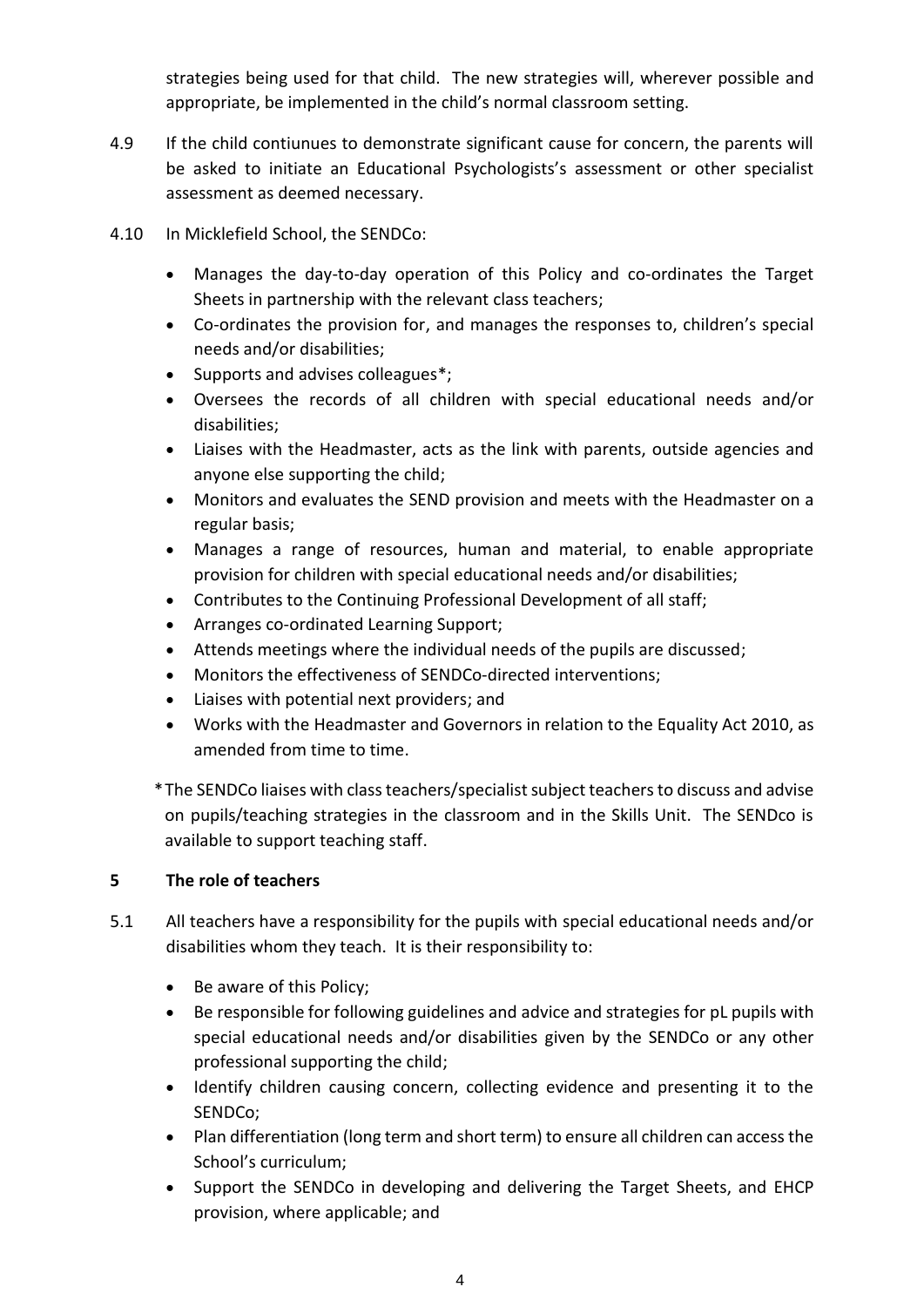- Be responsible for developing their own skills in working with children with special educational needs and/or disabilities via INSET and individual training opportunities.
- 5.2 The School:
	- Uses the "*Assess, Plan, Do, Review*" model as advocated in the 2014 Code of Practice; and
	- Has a graduated response to children with SEND.

### **6 The Role of the Governing Body**

- 6.1 The Governing Body has due regard to the 2014 Code of Practice when carrying out its duties toward all pupils with special educational needs and/or disabilities.
- 6.2 The Governing Body has identified a Governorto have specific oversight of the School's provision for pupils with SEND. The School's "*responsible person*" is the Headmaster and the named governor is Mrs T Bates.
- 6.3 The SENDCo reports to the Governing Body on developments within the department, forward planning and training needs following the School's Management Matrix.

### **7 Assessment**

- 7.1 Early identification is vital. The class teacher informs the parents at the earliest opportunity to alert them to concerns and enlist their active help and participation.
- 7.2 The class teacher and the SENDCo assess and monitor the children's progress in line with existing School practices. This is an ongoing process. If appropriate, other members of staff are asked for their observations during the daily briefing session.
- 7.3 The SENDCo works closely with parents and teachers to plan an appropriate programme of support, reporting back to the Headmaster.
- 7.4 The assessment of children reflects as far as possible their participation in the whole curriculum of the School. The class teacher and the SENDCo can break down the assessment into smaller steps in order to aid progress and provide detailed and accurate indicators
- 7.5 If a request is made to the LEA for an EHCP, the LEA will seek a range of advice before agreeing to initiate the process. The needs of the child are considered to be paramount in this. The School's staff will do all they can to contribute to this process.

### **8 Access to the curriculum**

- 8.1 All children are entitled to a broad and balanced curriculum, which is differentiated to enable children to:
	- Understand the relevance and purpose of learning activities; and
	- Experience levels of understanding and rates of progress that bring feelings of success and achievement.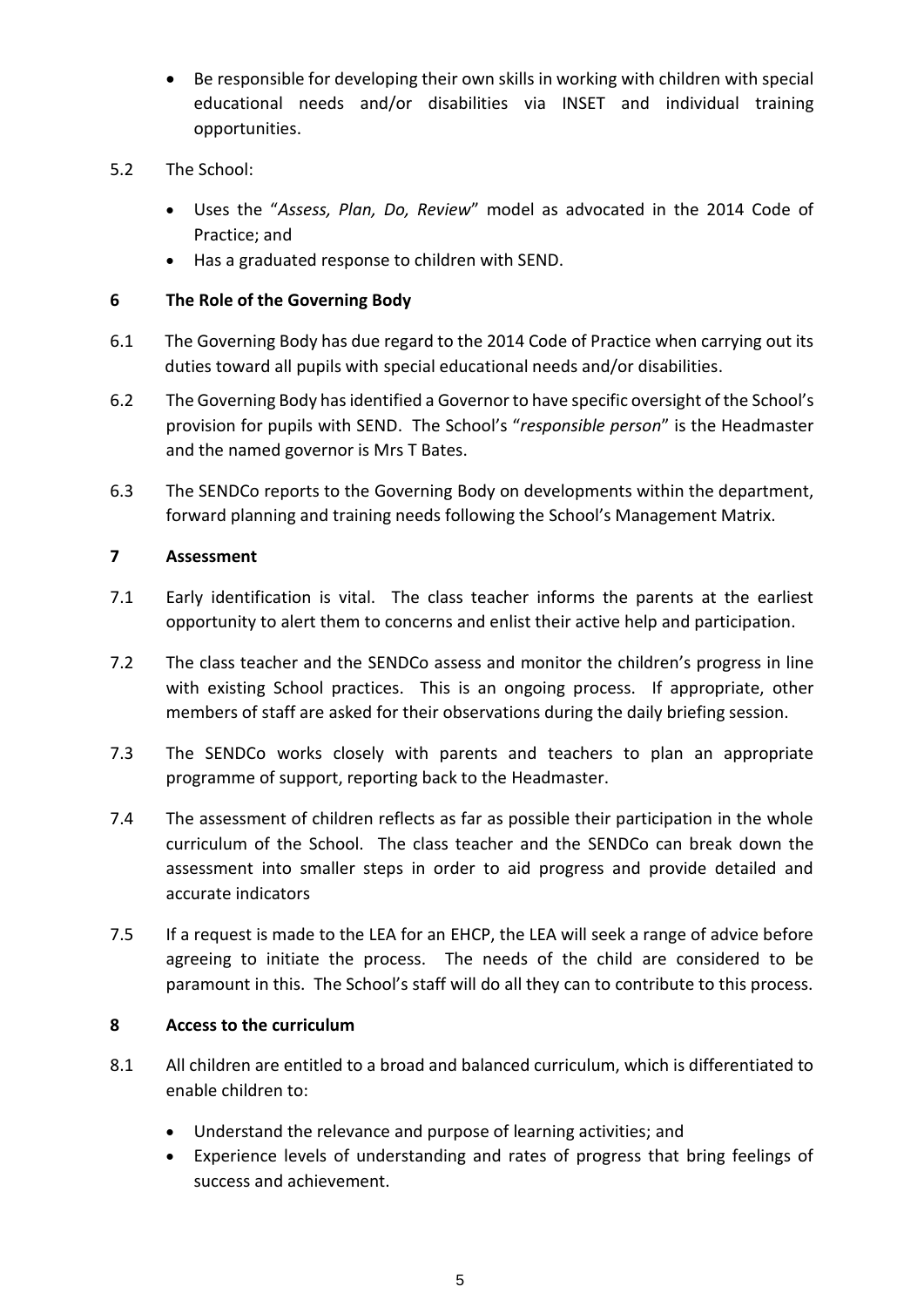- 8.2 Teachers use a range of strategies to meet children's special educational needs and/or disabilities. Lessons have clear learning objectives; teachers differentiate work appropriately, and teachers use on-going assessment to inform the next stage of learning.
- 8.3 Personal target setting that employ a small-steps approach, feature significantly in the School's educational provision. By breaking down the existing levels of attainment into finely graded steps and targets, the School ensures that children experience success.
- 8.4 The School supports children in a manner that acknowledges their entitlement to share the same learning experiences that their peers enjoy. Wherever possible, the School does not withdraw children from the classroom situation. There are times, though, when to maximise learning, teachers ask the children to work in small groups, or in a one-to-one situation outside the classroom.

### **9 Partnership with parents**

- 9.1 The School works closely with parents in the support of those children with special educational needs and/or disabilities. The School encourages an active partnership through an ongoing dialogue with parents. Parents have much to contribute to the School's support for children with special educational needs and/or disabilities.
- 9.2 The School has regular meetings to share the progress of children with special educational needs and/or disabilities with their parents. The School informs the parents of any need for outside intervention, and the School will share the process of decision-making by providing clear information relating to the education of children with special educational needs and/or disabilities

### **10 Monitoring and evaluation of pupils**

- 10.1 The SENDCo monitors the movement of children within the LDD system in School. The SENDCo provides the Headmaster and staff with regular summaries of the impact of this Policy on the practice of the School.
- 10.2 The SENDCo is involved in supporting teachers involved in drawing up next step targets. The SENDCo also jointly monitors any provision outlined in a child's EHCP with his/her teachers. The SENDCo and the Headmaster hold regular meetings to review the work of the School in this area.
- 10.3 Further information can be obtained in the School's Admissions Policy, Accessibility Plan and the Inclusion Policy.

### **11 Monitoring and review**

11.1 This Policy is reviewed annually with Mrs T Bates, the School's named Governor for LDD.